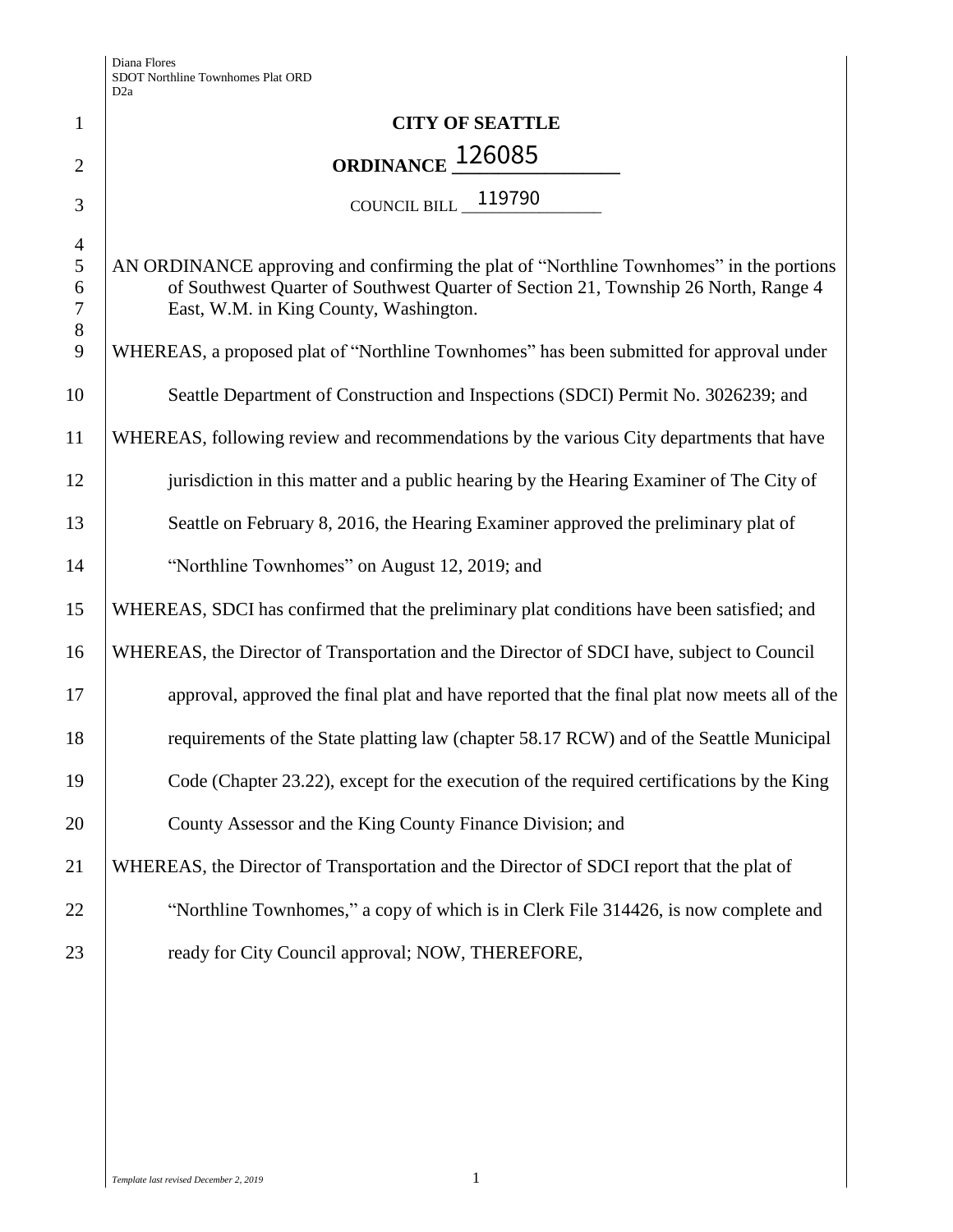## **BE IT ORDAINED BY THE CITY OF SEATTLE AS FOLLOWS:**

2 | Section 1. The City Council finds and declares that:

 A. On February 29, 2020, Governor Inslee proclaimed a State of Emergency for all counties throughout the State of Washington as a result of the confirmed person-to-person spread 5 of COVID-19 in Washington State.

 B. The COVID-19 disease, caused by a virus that spreads easily from person to person and which may cause serious injury and death, has spread throughout King County and Seattle.

8 C. On March 3, 2020, Mayor Durkan issued a Proclamation of Civil Emergency declaring a civil emergency within Seattle based on the confirmed spread of COVID-19 in King County and resulting deaths.

11 D. In recognition of the danger that hospitals may become overwhelmed with COVID-19 patients unless the spread of the disease is slowed, on March 23, 2020, Governor Inslee imposed a stay-home order throughout Washington State prohibiting all people in the State from leaving their homes or participating in gatherings with only limited exceptions for participating in essential activities or essential business services. The order is currently in effect through May 31, 2020.

 E. The Governor's Proclamation 20-28 prohibits agencies from taking action (as defined in RCW 42.30.020), unless the matter is (1) necessary and routine; or (2) necessary to respond to 19 the COVID-19 public health emergency.

 F. This legislation is necessary pursuant to RCW 58.17.140 and 58.17.170, which require the City Council's approval of final plats within 30 days of filing.

22 G. The City Council routinely reviews and approves legislation creating subdivisions under chapter 58.17 RCW.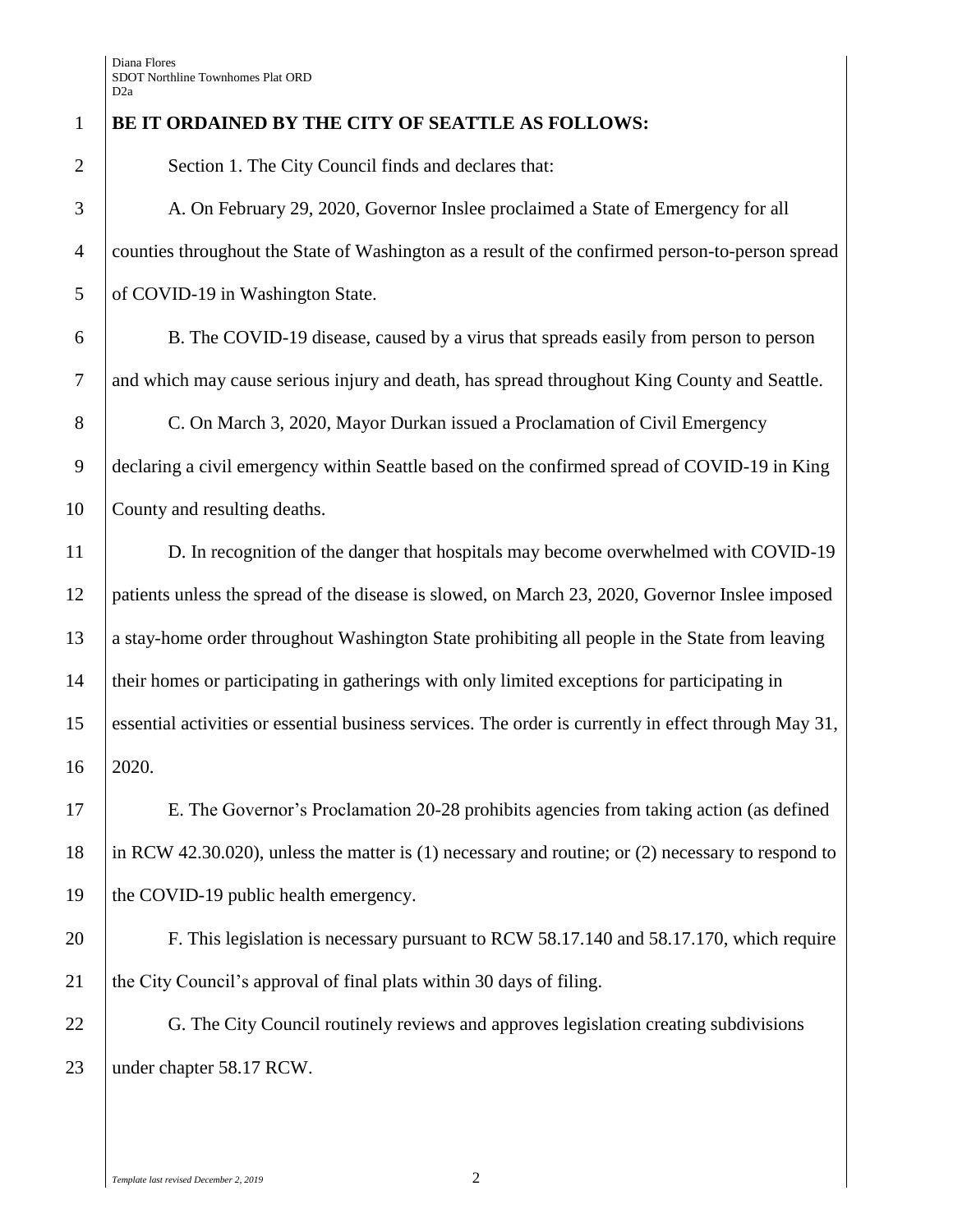| $\mathbf{1}$                            | Section 2. The plat of "Northline Townhomes," a platting of portions of the Southwest                                                                                                                                                                                |
|-----------------------------------------|----------------------------------------------------------------------------------------------------------------------------------------------------------------------------------------------------------------------------------------------------------------------|
| $\mathfrak{2}$                          | Quarter of Southwest Quarter of Section 21, Township 26 North, Range 4 East, W.M. in King                                                                                                                                                                            |
| 3                                       | County, Washington, is legally described as follows:                                                                                                                                                                                                                 |
| $\overline{4}$<br>5<br>6<br>$\tau$<br>8 | PARCEL B OF CITY OF SEATTLE LOT BOUNDARY ADJUSTMENT NO. 3029176-<br>LU, RECORDED UNDER RECORDING NUMBER 20180824900005, IN KING<br>COUNTY, WASHINGTON, SAID INSTRUMENT SUPERCEDED THE BOUNDARY<br>LINE ADJUSTMENT RECORDED UNDER RECORDING NUMBER<br>20180308900010. |
| 9<br>10                                 | TOGETHER WITH ACCESS AND UTILITY EASEMENTS AS DELINEATED ON<br>THE FACE OF SAID LOT BOUNDARY ADJUSTMENT.                                                                                                                                                             |
| 11                                      | SITUATE IN THE COUNTY OF KING, STATE OF WASHINGTON.                                                                                                                                                                                                                  |
| 12                                      | Section 3. With respect to the plat of "Northline Townhomes," together with any interest                                                                                                                                                                             |
| 13                                      | in abutting streets, as executed by Ben Rutkowski as Managing Member and approved by the                                                                                                                                                                             |
| 14                                      | Director of Transportation and the Director of the Seattle Department of Construction and                                                                                                                                                                            |
| 15                                      | Inspections, the City Council makes the following findings:                                                                                                                                                                                                          |
| 16                                      | A. The final plat is in substantial conformance with the approved preliminary plat; and                                                                                                                                                                              |
| 17                                      | B. When both the King County Assessor and King County Finance Division have affixed                                                                                                                                                                                  |
| 18                                      | their certifications as required by RCW 58.17.160(4), the requirements of State law and City                                                                                                                                                                         |
| 19                                      | ordinances that were in effect at the time of preliminary plat approval will also have been                                                                                                                                                                          |
| 20                                      | satisfied by the subdivider; and                                                                                                                                                                                                                                     |
| 21                                      | C. The public use and interest will be served by the establishment of the plat, and the plat                                                                                                                                                                         |
| 22                                      | makes appropriate provision for the public health, safety, and general welfare.                                                                                                                                                                                      |
| 23                                      | Section 4. The plat of "Northline Townhomes" a subdivision in portions of the Southwest                                                                                                                                                                              |
| 24                                      | 1/4, Southwest 1/4 of Section 21, Township 26 North, Range 04 East, W.M. in King County,                                                                                                                                                                             |
| 25                                      | Washington, is in all respects approved and the plat confirmed and accepted, subject to                                                                                                                                                                              |
| 26                                      | certification by the King County Assessor and King County Finance Division, and the City Clerk                                                                                                                                                                       |